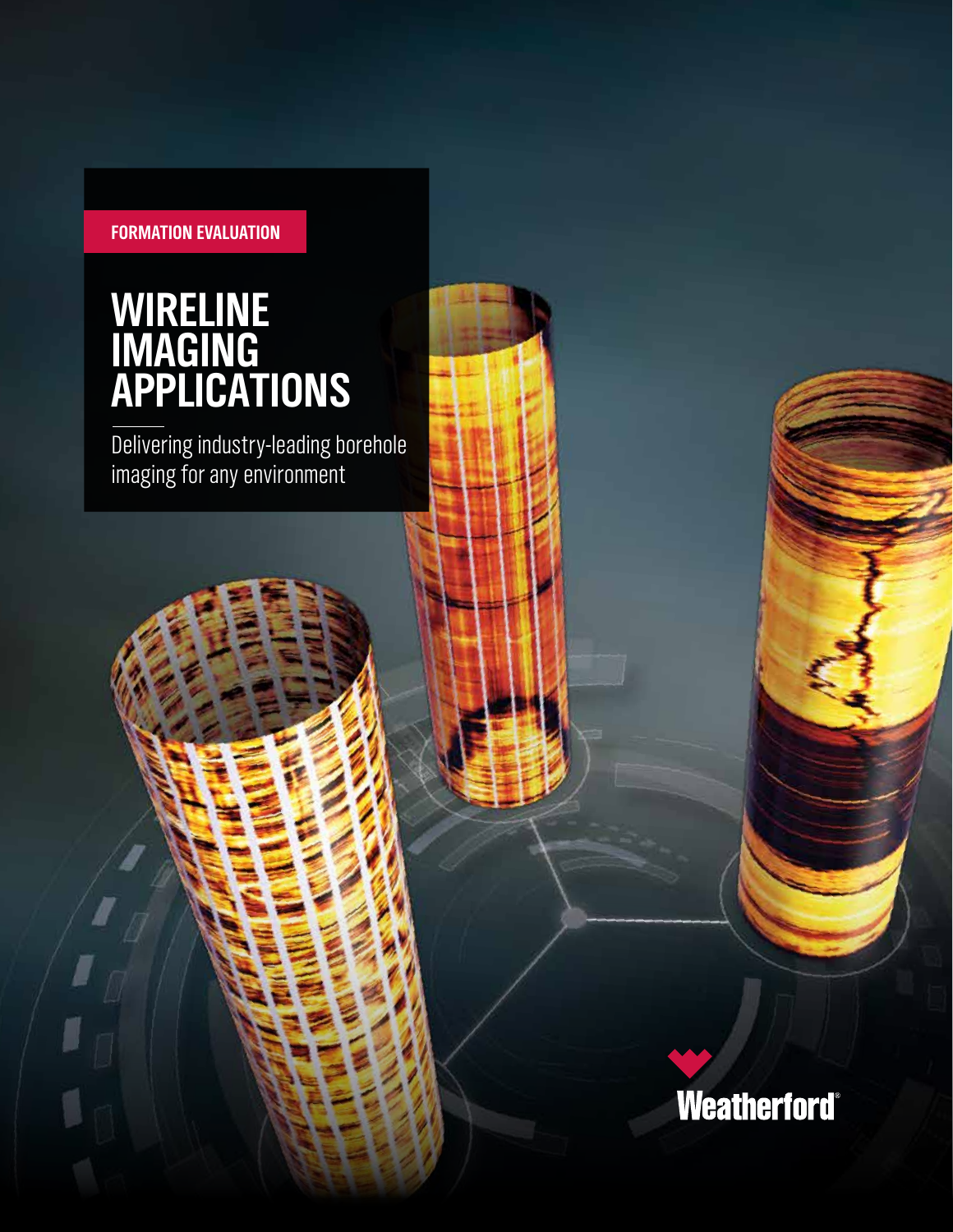# **UNMATCHED IMAGE QUALITY**

Inform your geological decisions with with 360° high-definition images of any well.

There's no substitute for superior resolution. With unparalleled image quality, our wireline imaging services deliver a definitive guide to the structural, stratigraphic, and depositional details of your wellbore.

Leveraging more than a decade of wireline imaging experience, we provide service excellence in any environment, including water-base- and oil-base-mud wells, slim boreholes, and more. Our technologies deliver 80% borehole coverage in common hole sizes, and our proprietary Reveal 360 image processing delivers 360° logs.

Using detailed logs from our family of Compact<sup>™</sup> microimagers, we reduce reservoir uncertainty in your drilling, completion, and production operations.

## LEVERAGE PROVEN RELIABILITY WITH  **8,000+ runs** IN JUST 5 YEARS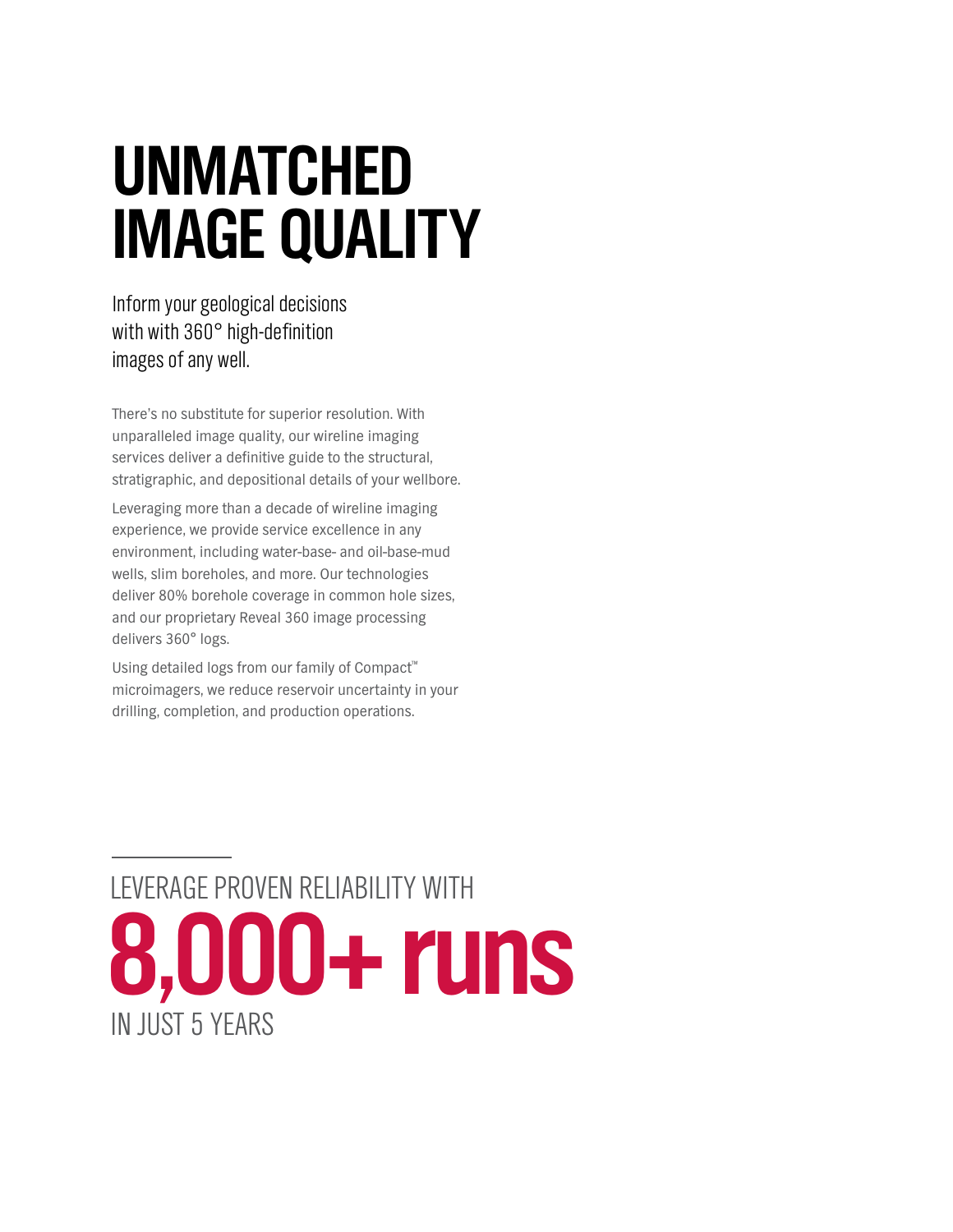### **COMPACT MICROIMAGER**

#### **DETERMINE FRACTURE CONNECTIVITY**

We help you to find and map the natural fracture network of the reservoir. Our answer products determine which fractures link to profitable reserves and which lead to unwanted water production.

#### **REDUCE DEPOSITIONAL UNCERTAINTY**

Our detailed map of the reservoir structure helps you to identify faults, find additional hydrocarbon targets, and fine-tune the geology model for future wells.

#### THE TECHNOLOGY Compact microimager

–––––––– THE LOCATION

Oklahoma, USA

#### THE STORY

––––––––

The image identified natural fractures that connected to a potential water zone. The data helped our customer to avoid DRILLING or FRACKING into the water zone, thus maximizing production.

#### THE TECHNOLOGY

Compact microimager with Reveal 360 processing

THE LOCATION Oklahoma, USA

#### THE STORY

––––––––

––––––––

Run through drillpipe, the image provided 360° corequality data when no other image could be obtained.



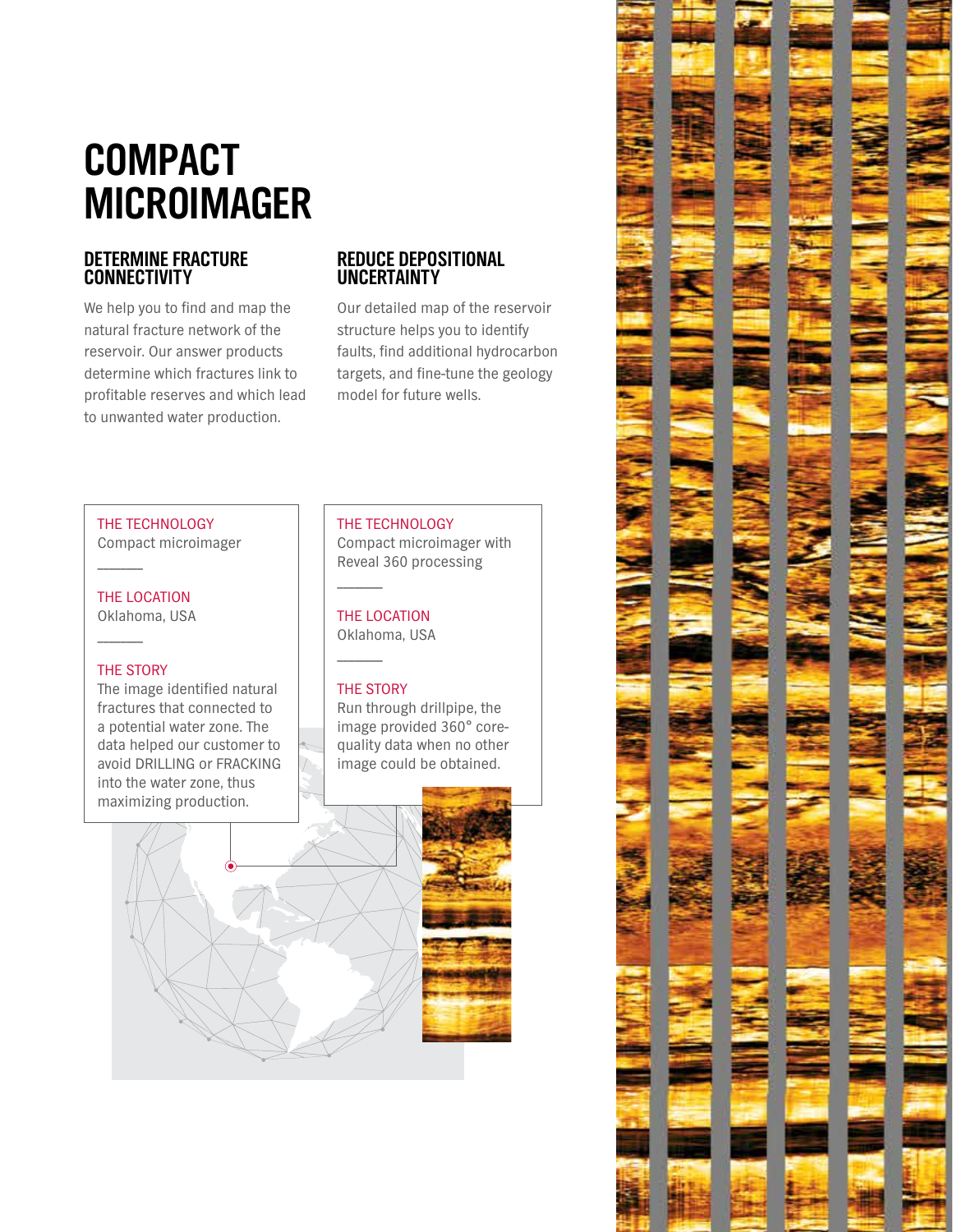### **ULTRASONIC MICROIMAGER**

#### **PERFECT FUTURE DRILLING PATHS**

We inform field-development decisions and optimize future drilling operations by evaluating borehole stresses, calculating interwell connectivity, and informing geologic placement. Particularly suited to maximizing the economic productivity of unconventional assets, this technology evaluates laminated sediments, identifies sand-shale facies, and defines thin beds and sand-shale sequences.

#### THE TECHNOLOGY

Ultrasonic microimager

THE LOCATION Rocky Mountains region, USA

#### THE STORY

––––––––

––––––––

The image identified regional stress trends shown by induced fractures. The data helped our customer to optimize borehole stability in future wells.

![](_page_3_Picture_8.jpeg)

![](_page_3_Picture_9.jpeg)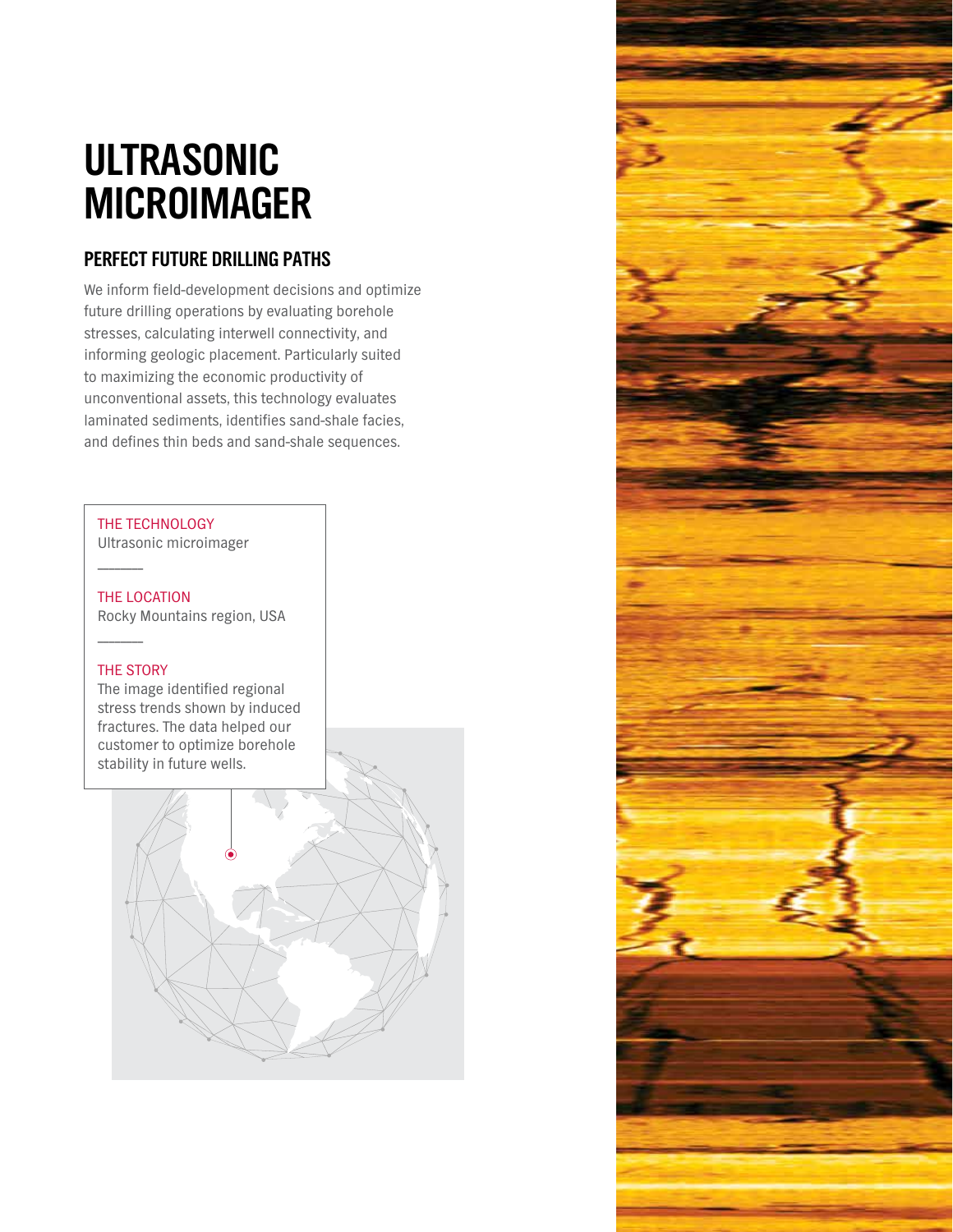### **COMPACT OIL-BASE MUD MICROIMAGER**

#### **OPTIMIZE COMPLETIONS**

We give you a high-resolution guide to designing a more efficient and effective completion in wells drilled with oil-base mud. In horizontal wells, our answer products help you to fine-tune fracture placement, determine how to leverage natural fractures to increase reservoir connectivity, and decide where to restimulate. In vertical wells, we pinpoint holding mechanisms that may not be visible in lower-resolution logs.

![](_page_4_Figure_3.jpeg)

![](_page_4_Picture_4.jpeg)